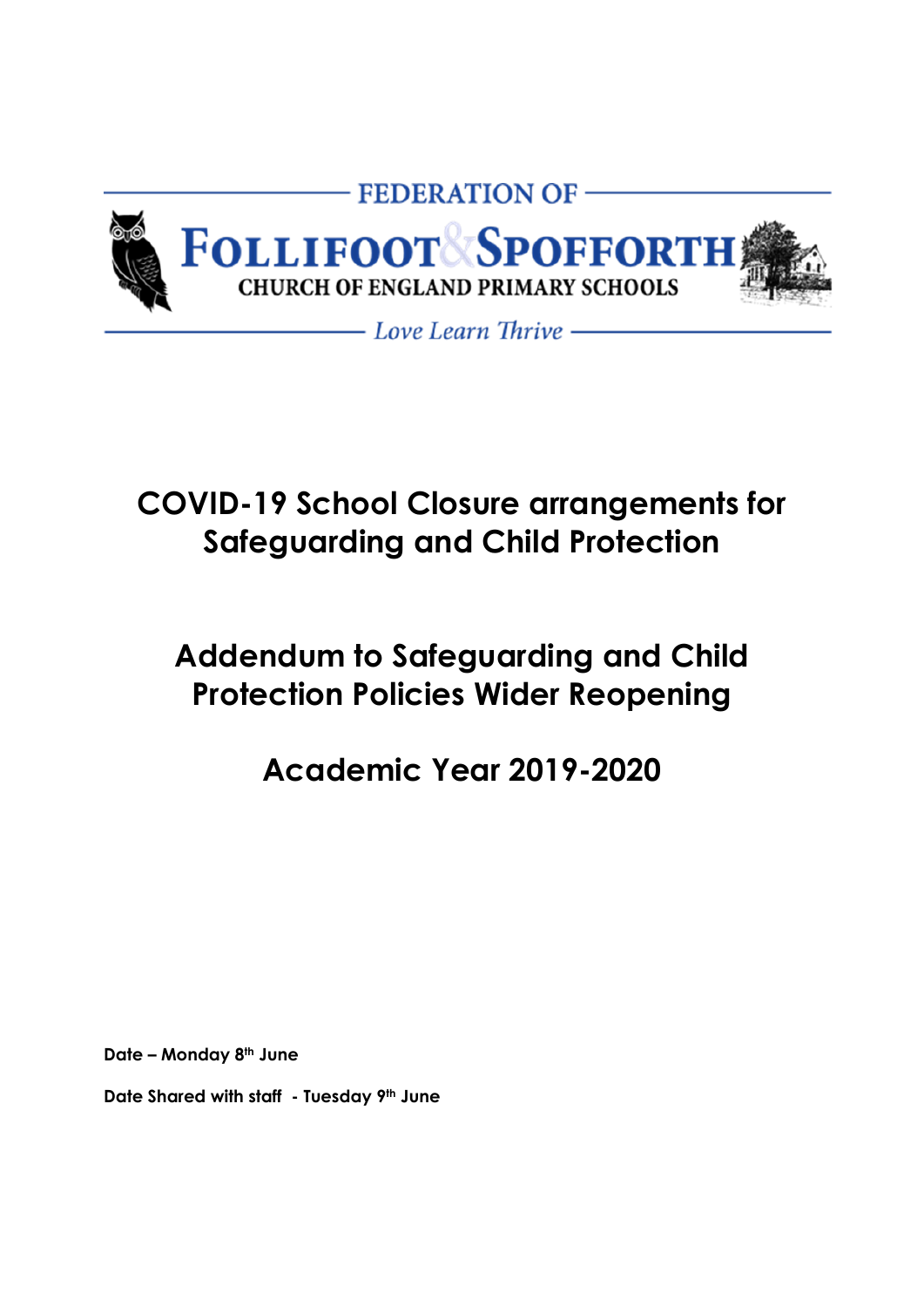# <span id="page-1-0"></span>**1. Context**

From 20<sup>th</sup> March 2020 parents were asked to keep their children at home, wherever possible, and for schools to remain open only for those children of workers critical to the COVID-19 response and for vulnerable pupils who cannot be safely cared for at home. This advice has now been revised and plans for the wider reopening of schools from the 1st June should now be considered for all eligible children outlined in the Department for Education guidance [DfE Guidance: Actions for education and childcare settings to prepare for wider opening from](https://www.gov.uk/government/publications/actions-for-educational-and-childcare-settings-to-prepare-for-wider-opening-from-1-june-2020/actions-for-education-and-childcare-settings-to-prepare-for-wider-opening-from-1-june-2020)  [1 June 2020 Updated 1 June 2020](https://www.gov.uk/government/publications/actions-for-educational-and-childcare-settings-to-prepare-for-wider-opening-from-1-june-2020/actions-for-education-and-childcare-settings-to-prepare-for-wider-opening-from-1-june-2020)

[DFE Guidance Coronavirus \(COVID-19\): Safeguarding in schools, colleges and other](https://www.gov.uk/government/publications/covid-19-safeguarding-in-schools-colleges-and-other-providers/coronavirus-covid-19-safeguarding-in-schools-colleges-and-other-providers)  [providers Update 20th May 2020](https://www.gov.uk/government/publications/covid-19-safeguarding-in-schools-colleges-and-other-providers/coronavirus-covid-19-safeguarding-in-schools-colleges-and-other-providers)

DfE safeguarding principles:

'As more children return, a number of important safeguarding principles remain the same:

- the best interests of children must always continue to come first
- if anyone in a school or college has a safeguarding concern about any child they should continue to act and act immediately
- a DSL or deputy should be available
- it is essential that unsuitable people are not allowed to enter the children's workforce and/or gain access to children
- children should continue to be protected when they are online'

This addendum of the school name Child Protection policy contains details of our individual safeguarding arrangements in the following areas listed below:

The addendum will be reviewed by our designated safeguarding lead (DSL) or a deputy DSL as circumstances continue to evolve or following updated Department for Education advice or guidance. It has been approved by our governing board and is available on the school website here <http://follifootandspofforth.co.uk/policies/> and is made available to staff by email briefing.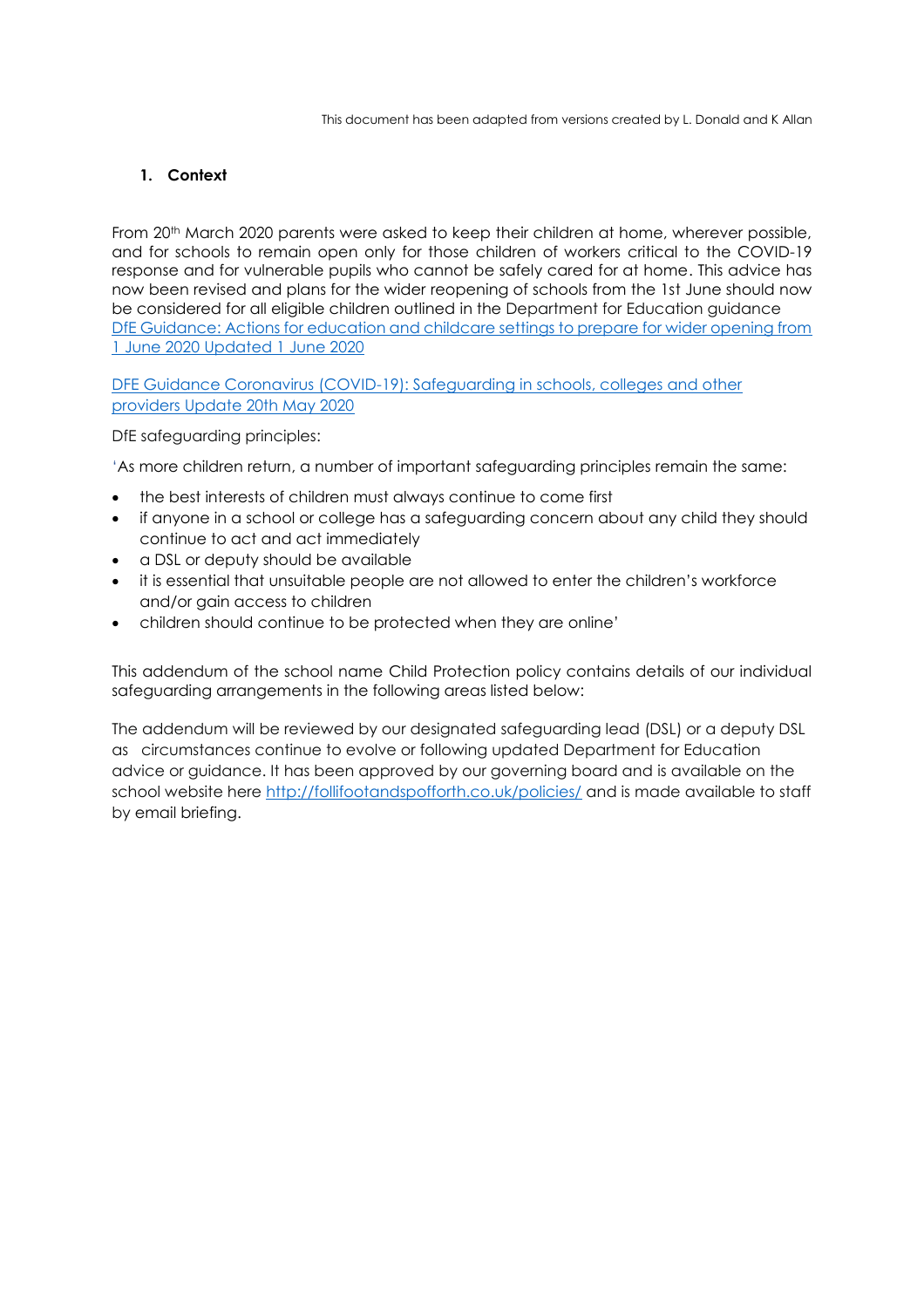| 9. |  |
|----|--|
|    |  |
|    |  |
|    |  |
|    |  |
|    |  |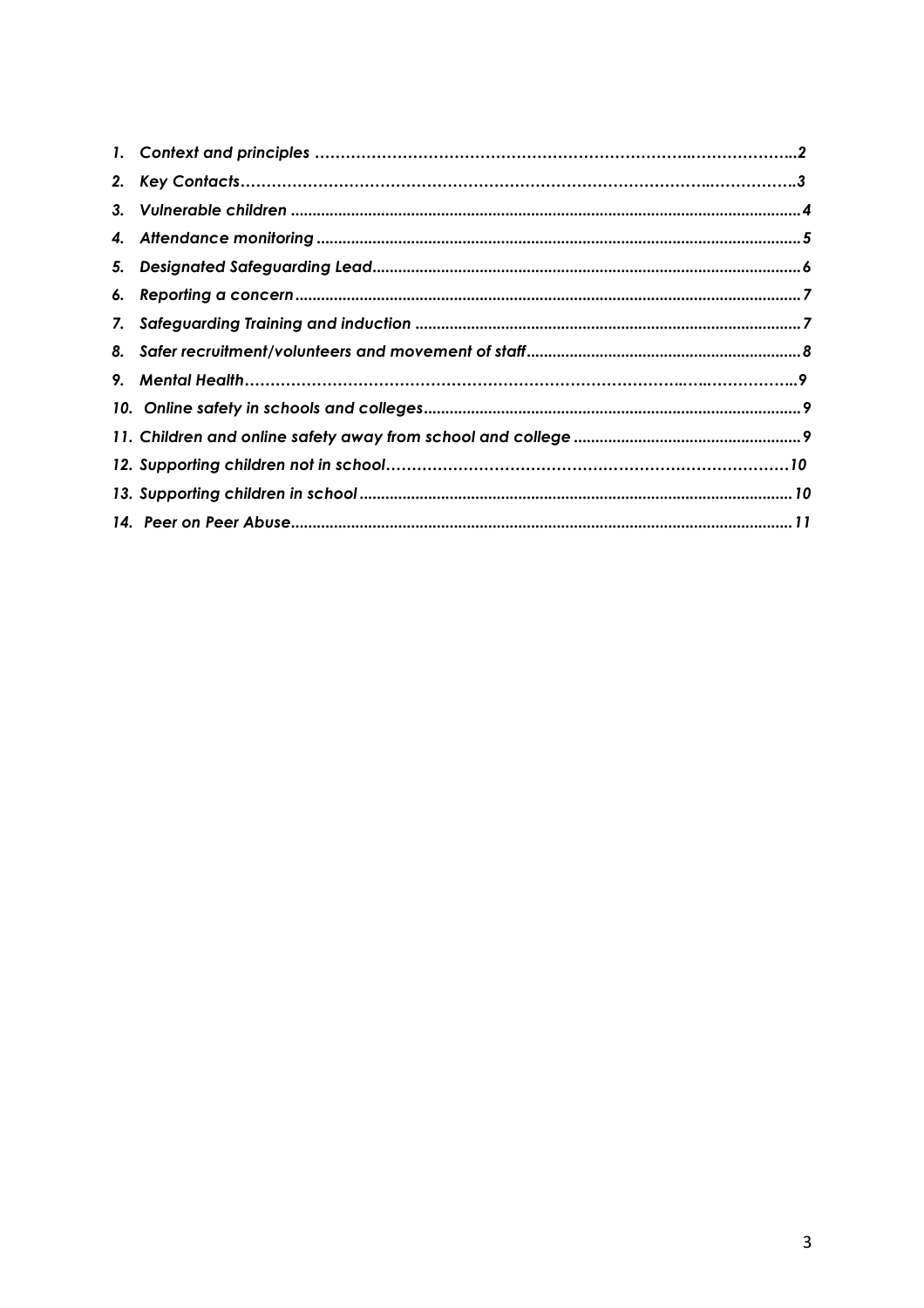# **Key contacts**

| Role                                 | Name                          | Contact<br>number            | Email                                                                 |
|--------------------------------------|-------------------------------|------------------------------|-----------------------------------------------------------------------|
| Designated<br>Safeguarding<br>Lead   | <b>Paul Griffiths</b>         | 01937 590655                 | headteacher@spofforth.n-yorks.sch.uk                                  |
| Deputy<br>Designated<br>Safeguarding | Alex Ward<br>Katie Barnett    | 01937 590655<br>01937 590655 | a.ward@spofforth.n-yorks.sch.uk<br>k.barnett@follifoot.n-yorks.sch.uk |
| Lead                                 |                               |                              |                                                                       |
| Headteacher                          | <b>Paul Griffiths</b>         | 01937 590655                 | headteacher@spofforth.n-yorks.sch.uk                                  |
| Safeguarding<br>Governor             | Sue Foster                    |                              | s.foster@spofforth.n-yorks.sch.uk                                     |
| Chair of                             | David                         |                              | d.harrintgon@spofforth.n-yorks.sch.uk                                 |
| Governors                            | Harrington                    |                              |                                                                       |
| Welfare                              | Paul Griffiths & 01937 590655 |                              | headteacher@spofforth.n-yorks.sch.uk                                  |
| and                                  | Zara Chantler                 |                              |                                                                       |
| contact                              |                               |                              | z.chantler@spofforth.n-yorks.sch.uk                                   |
| coordinato                           |                               |                              |                                                                       |
| rs                                   |                               |                              |                                                                       |

### SENDCO

Mrs Zara Chantler – [z.chantler@spofforth.n-yorks.sch.uk](mailto:z.chantler@spofforth.n-yorks.sch.uk)

School should allocate a member of staff to coordinate welfare and contact and have the oversight of all the vulnerable pupils during this period of time. This may be a delegated role separate from the DSL role however there must be good liaison.

## **Key telephone numbers of all available DSL's/deputies should be provided to staff covering the setting.**

#### **Staff are reminded that they can make a referral in exceptional circumstances to the Customer Contact Centre number 01609 780780 and/or LADO contact number 01609 533080**

## <span id="page-3-0"></span>**Vulnerable children**

Vulnerable children include those who have a social worker and those children and young people up to the age of 25 with education, health and care (EHC) plans.

Those who have a social worker include children who have a Child Protection Plan and those who are looked after by the Local Authority. A child may also be deemed to be vulnerable if they have been assessed as being in need or otherwise meet the definition in section 17 of the Children Act 1989.

Those with an EHC plan will be risk-assessed in consultation with the Local Authority and parents, to decide whether they need to continue to be offered a school place in order to meet their needs, or whether they can safely have their needs met at home.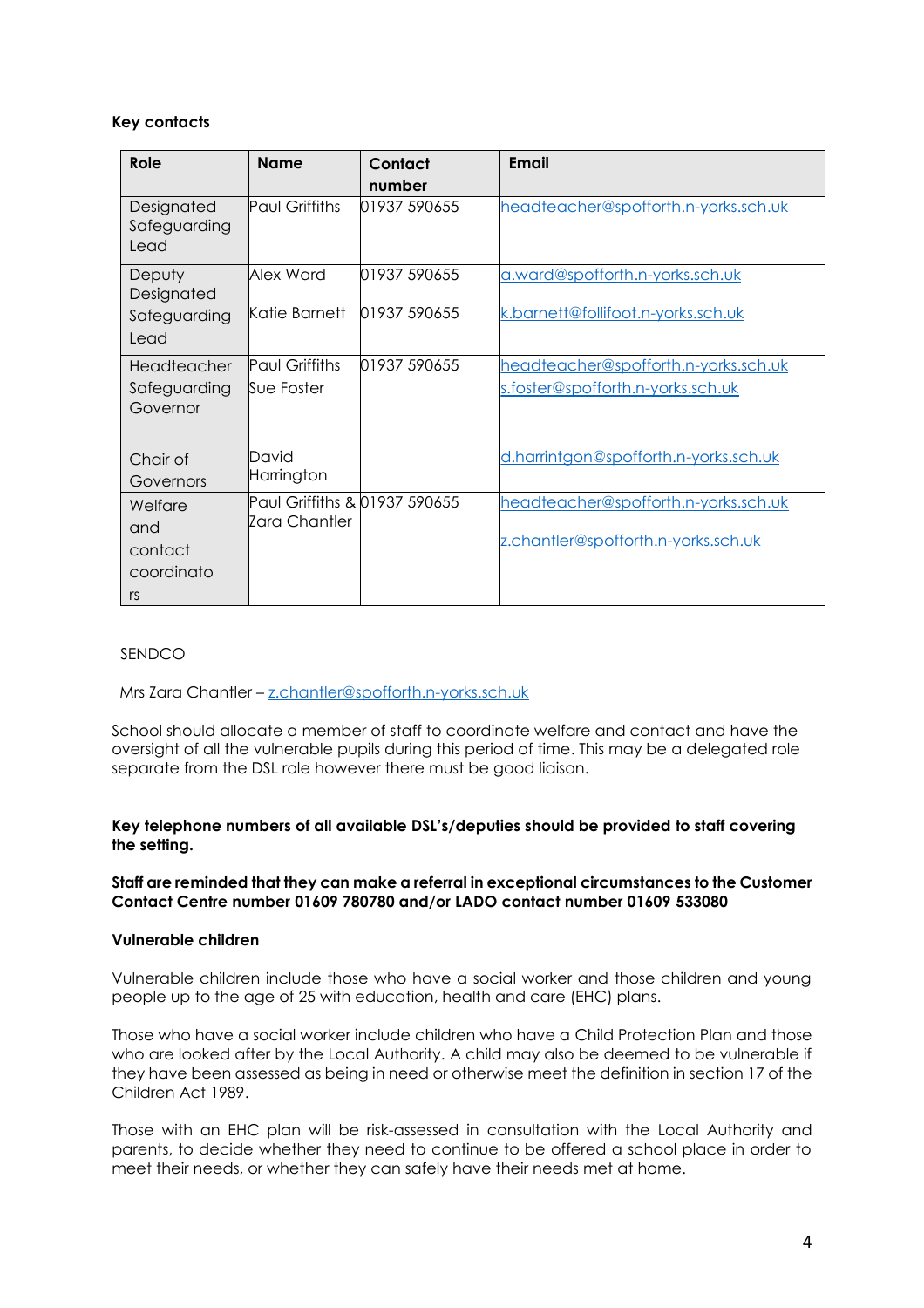This could include, if necessary, carers, therapists or clinicians visiting the home to provide any essential services. Many children and young people with EHC plans can safely remain at home.

Eligibility for free school meals in and of itself should not be the determining factor in assessing vulnerability.

Senior leaders, especially the Designated Safeguarding Lead (and deputy) know who our most vulnerable children are. They have the flexibility to offer a place to those on the edge of receiving children's social care support.

Follifoot & Spofforth Schools will continue to work with and support children's social workers to help protect vulnerable children. This includes working with and supporting children's social workers and the local authority virtual school head (VSH) for looked-after and previously looked-after children. The lead person for this will be: Paul Griffiths

Attendance from vulnerable children is expected, where it is appropriate for them (that is, where there are no shielding concerns for the child or their household, and/or following a risk assessment for children with an EHC plan, and they do not show or display signs of having contracted COVID 19), so that they can gain the educational and wellbeing benefits of attending. Vulnerable children, regardless of year group, that have not been attending in the recent period are expected to return to nursery, early years, school or college provision where this would now be appropriate for them to do so.

In circumstances where a parent does not want to bring their child to an education setting, and their child is considered vulnerable, the social worker and the school will explore the reasons for this directly with the parent.

Where parents are concerned about the risk of the child contracting COVID19, the school or the social worker will talk through these anxieties with the parent/carer following the advice set out by Public Health England.

Follifoot & Spofforth Schools will encourage our vulnerable children and young people to attend school, including remotely if needed.

For vulnerable pupils with a social worker where it is determined that a child should remain at home, contact by the school should continue and this decision should be reviewed on a fourweekly minimum basis. Contact with vulnerable pupils must be on a weekly basis as an absolute minimum, and this should be recorded within a School Attendance Plan.

### <span id="page-4-0"></span>**Attendance monitoring**

Follifoot & Spofforth Schools will resume taking the attendance register from 8 June and continue to complete the online Educational Setting Status form which gives the Department for Education daily updates on how many children and staff are attending aligned to [DFE Guidance: Recording attendance during the coronavirus \( COVID-19\) outbreak](https://www.gov.uk/government/publications/coronavirus-covid-19-attendance-recording-for-educational-settings)  [Updated 28th May 2020](https://www.gov.uk/government/publications/coronavirus-covid-19-attendance-recording-for-educational-settings)

Follifoot & Spofforth Schools name will submit daily attendance figures to the DfE by 12 noon each day, using the educational settings form.

If the school has closed, we will complete the return once as requested by the DfE.

Follifoot & Spofforth Schools and social workers will agree with parents/carers whether Children in Need should be attending school – Follifoot & Spofforth Schools will immediately follow up on any pupil that they were expecting to attend, who does not.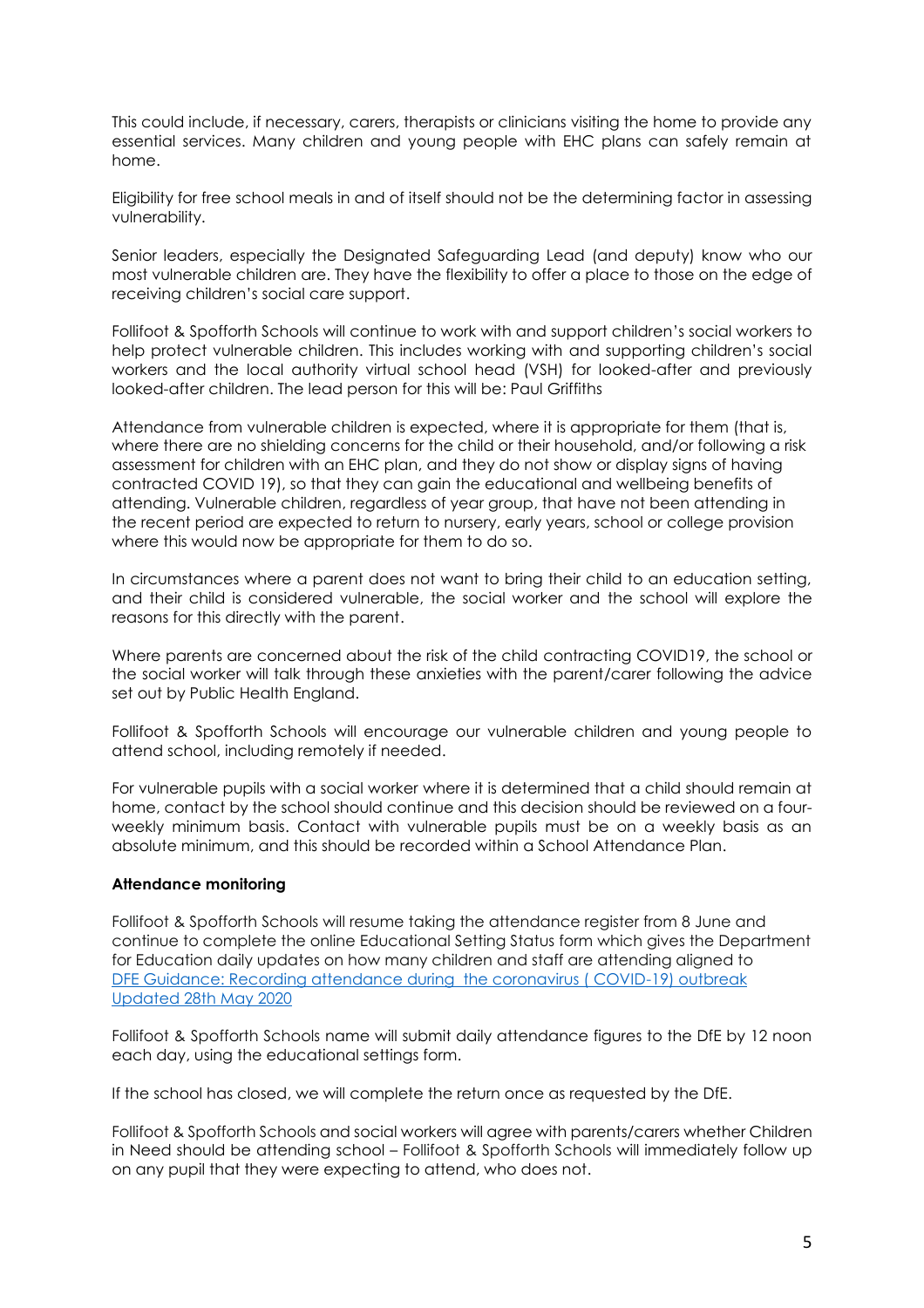Follifoot & Spofforth Schools will also follow up with any parent or carer who has arranged care for their child(ren) and the child(ren) subsequently do not attend.

To support the above, Follifoot & Spofforth Schools will, when communicating with parents/carers and carers, confirm emergency contact numbers are correct and ask for any additional emergency contact numbers where they are available.

In all circumstances where a vulnerable child does not take up their place at school, or discontinues, Follifoot & Spofforth Schools will notify their social worker.

Follifoot & Spofforth Schools attendance monitoring is informed by the principles which apply to this phase of wider opening included in the 'Approach: first phase of wider opening of educational and child care settings'

[DfE Guidance: Actions for education and childcare settings to prepare for wider opening from](https://www.gov.uk/government/publications/actions-for-educational-and-childcare-settings-to-prepare-for-wider-opening-from-1-june-2020/actions-for-education-and-childcare-settings-to-prepare-for-wider-opening-from-1-june-2020)  [1 June 2020 Updated 1 June 2020](https://www.gov.uk/government/publications/actions-for-educational-and-childcare-settings-to-prepare-for-wider-opening-from-1-june-2020/actions-for-education-and-childcare-settings-to-prepare-for-wider-opening-from-1-june-2020)

- Children and young people in eligible year groups are strongly encouraged to attend (where there are no shielding concerns for the child or their household), so that they can gain the educational and wellbeing benefits of attending
- vulnerable children of all year groups continue to be expected and encouraged to attend educational provision where it is appropriate for them to do so (for children with education health and care (EHC) plans this will be informed by a risk assessment approach)
- children, young people and staff who have been classed as clinically extremely vulnerable due to pre-existing medical conditions have been advised to shield. We do not expect people in this category to be attending school or college, and they should continue to be supported to learn or work at home as much as possible.
- a child/young person or a member of staff who lives with someone who is clinically vulnerable (but not clinically extremely vulnerable), including those who are pregnant, can attend their education or childcare setting
- if a child/young person or staff member lives in a household with someone who is extremely clinically vulnerable, as set out in the guidance on shielding, it is advised they only attend an education or childcare setting if stringent social distancing can be adhered to and, in the case of children, if they are able to understand and follow those instructions. This may not be possible for very young children and older children without the capacity to adhere to the instructions on social distancing. If stringent social distancing cannot be adhered to, we do not expect those individuals to attend. They should be supported to learn or work at home
- staff and children or young people should not attend if they have symptoms or are self-isolating due to symptoms in their household

For those pupils eligible to attend, schools should address absence by sensitively exploring parents' and pupils' concerns and what is preventing attendance and work with them to reengage pupils where appropriate. Families should notify their nursery/school/college as normal if their child is unable to attend. Schools should also continue to follow up with any parent or carer whose child has been expected to attend and doesn't.

# <span id="page-5-0"></span>**Designated Safeguarding Lead**

Follifoot & Spofforth Schools have a Designated Safeguarding Lead (DSL) and a Deputy DSL.

The key contacts are detailed at the start of this document.

The optimal scenario is to have a trained DSL (or deputy) available on site. Where this is not the case a trained DSL (or deputy) will be available to be contacted via phone or online video - for example when working from home.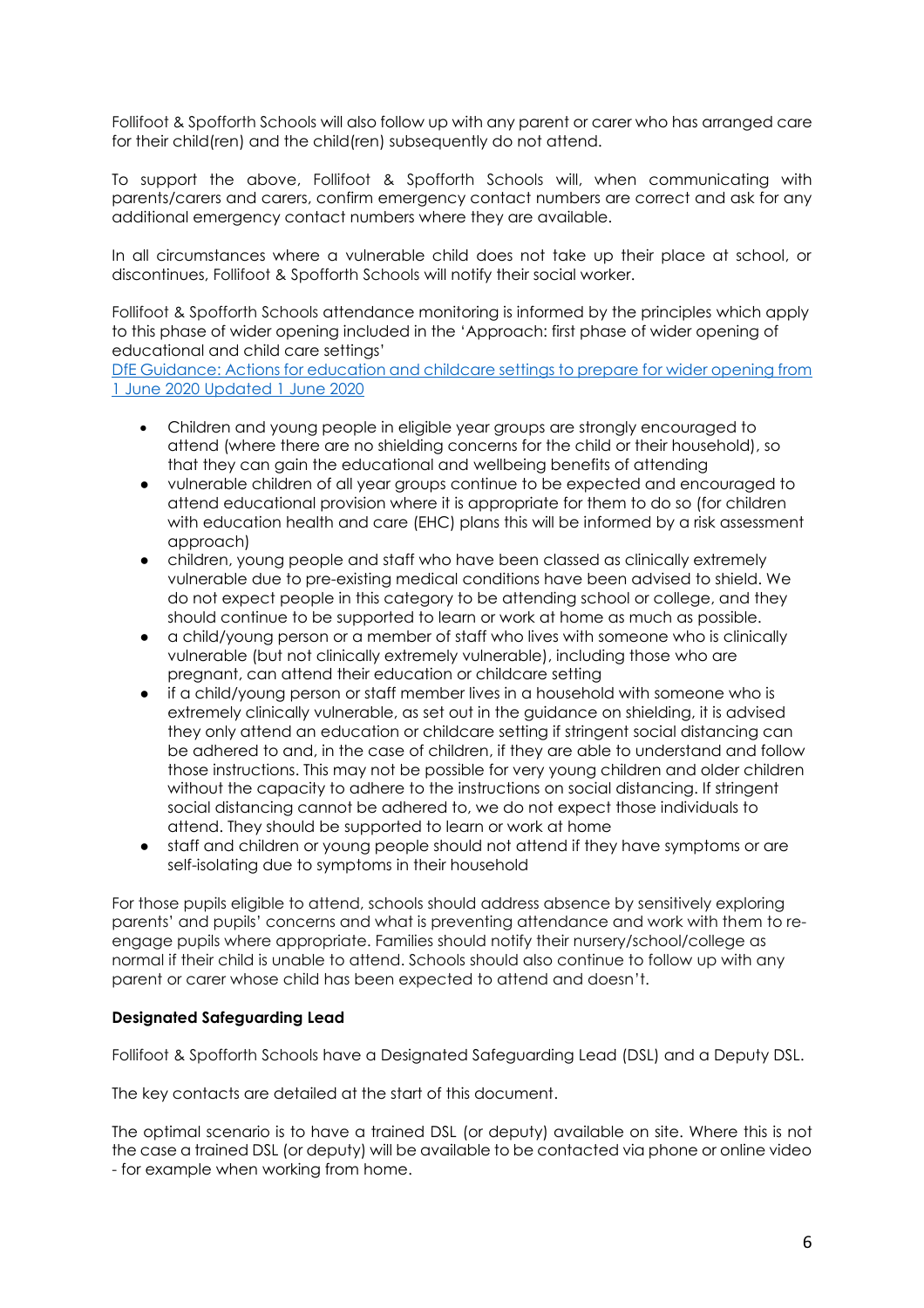Where a trained DSL (or deputy) is not on site, in addition to the above, a senior leader will assume responsibility for co-ordinating safeguarding on site.

This might include updating and managing access to child protection files and liaising with the offsite DSL (or deputy) and as required liaising with children's social workers where they require access to children in need and/or to carry out statutory assessments at the school.

It is important that all Follifoot and Spofforth staff and volunteers have access to a trained DSL (or deputy). On each day, the staff on site will be made aware of who that person is and how to contact them.

The DSL will continue to engage with social workers, and attend all multi-agency meetings, which can be done remotely.

Where resources allow school name DSL (and deputies) will have more time to support staff and children regarding new concerns (and referrals as appropriate) as more children return

Where children have attended other settings since March 20<sup>th</sup> or where the school has had children from other settings attending, the DSL should liaise with the DSL from those schools to ensure any relevant information is passed to the home school.

#### <span id="page-6-0"></span>**Reporting a concern**

Staff must be mindful that new concerns may be identified as children start to return to school following partial closures. Where staff have a concern about a child, they should continue to follow the process outlined in the school Child Protection Policy, this includes making a report to the DSL.

Staff are reminded of the need to report any concern immediately and without delay. All relevant safeguarding and welfare information held on all children (including returning children) must remain as accurate as possible. The school (led by the DSL or deputy) should be doing all they reasonably can to ask parents and carers to advise them of any changes regarding welfare, health and wellbeing that they should be aware of before a child returns.

Where staff are concerned about an adult working with children in the school, they should report the concern to the Headteacher. If there is a requirement to make a notification to the Headteacher whilst away from school, this should be done verbally and followed up with an email to the Headteacher.

Concerns around the Headteacher should be directed to the Chair of Governors.

#### <span id="page-6-1"></span>**Safeguarding Training and induction**

DSL training is very unlikely to take place unlikely to take place whilst there remains a threat of the COVID 19 virus.

For the period COVID-19 measures are in place, a DSL (or deputy) who has been trained will continue to be classed as a trained DSL (or deputy) even if they miss their refresher training.

All existing school staff have had safeguarding training and have read part 1 of Keeping Children Safe in Education (2019). The DSL should communicate with staff any new local arrangements, so they know what to do if they are worried about a child.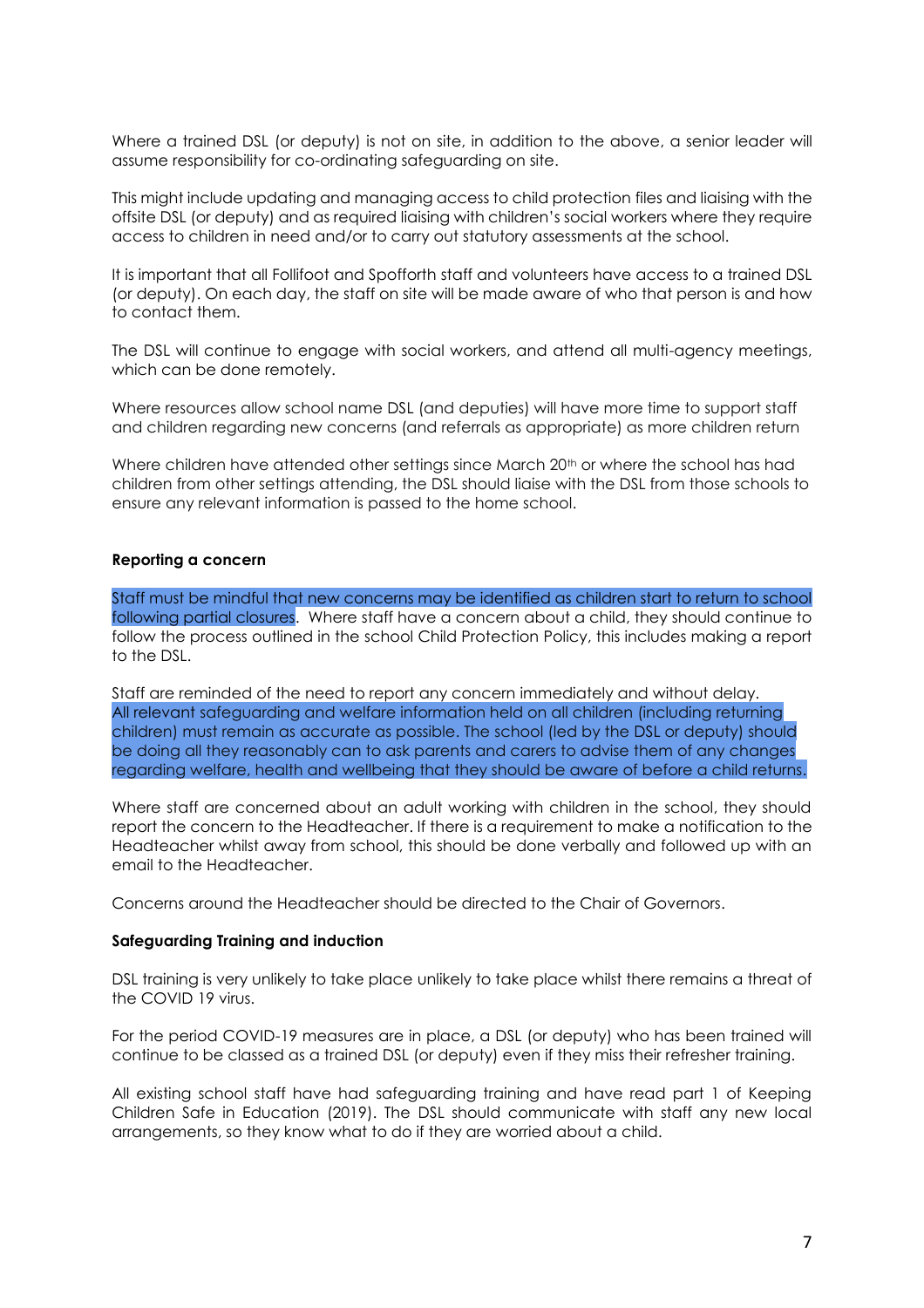Where new staff are recruited, or new volunteers undertake work at Follifoot and Spofforth Schools, they will continue to be provided with a safeguarding induction.

If staff are deployed from another education authority or children's workforce setting to our school, we will take into account the DfE supplementary guidance on safeguarding children during the COVID-19 pandemic and will accept portability as long as the current employer confirms in writing that:-

- the individual has been subject to an enhanced DBS and children's barred list check
- there are no known concerns about the individual's suitability to work with children
- there is no ongoing disciplinary investigation relating to that individual

Upon arrival, they will be given a copy of the receiving setting's child protection policy, confirmation of local processes and confirmation of DSL arrangements.

### <span id="page-7-0"></span>**Safer recruitment/volunteers and movement of staff**

It remains essential that people who are unsuitable are not allowed to enter the children's workforce or gain access to children. When recruiting new staff, Follifoot & Spofforth Schools will continue to follow the relevant safer recruitment processes for their setting, including, as appropriate, relevant sections in part 3 of Keeping Children Safe in Education (2019) (KCSIE).

In response to COVID-19, the Disclosure and Barring Service (DBS) has made changes to its guidance on standard and enhanced DBS ID checking to minimise the need for face-to-face contact.

Where Follifoot and Spofforth Schools are utilising volunteers, we will continue to follow the checking and risk assessment process as set out in paragraphs 167 to 172 of KCSIE. Under no circumstances will a volunteer who has not been checked be left unsupervised or allowed to work in regulated activity.

Follifoot and Spofforth Schools will continue to follow the legal duty to refer to the DBS anyone who has harmed or poses a risk of harm to a child or vulnerable adult. Full details can be found at paragraph 163 of KCSIE.

Follifoot and Spofforth Schools will continue to consider and make referrals to the Teaching Regulation Agency (TRA) as per paragraph 166 of KCSIE and the TRA's 'Teacher misconduct advice for making a referral.

During the COVID-19 period all referrals should be made by emailing [Misconduct.Teacher@education.gov.uk](mailto:Misconduct.Teacher@education.gov.uk)

Whilst acknowledging the challenge of the current National emergency, it is essential from a safeguarding perspective that any school is aware, on any given day, which staff/volunteers will be in the school or college, and that appropriate checks have been carried out, especially for anyone engaging in regulated activity. As such, Follifoot and Spofforth Schools will continue to keep the single central record (SCR) up to date as outlined in paragraphs 148 to 156 in KCSIE.

Ensure there is a record of which staff are onsite daily either on the SCR or separately.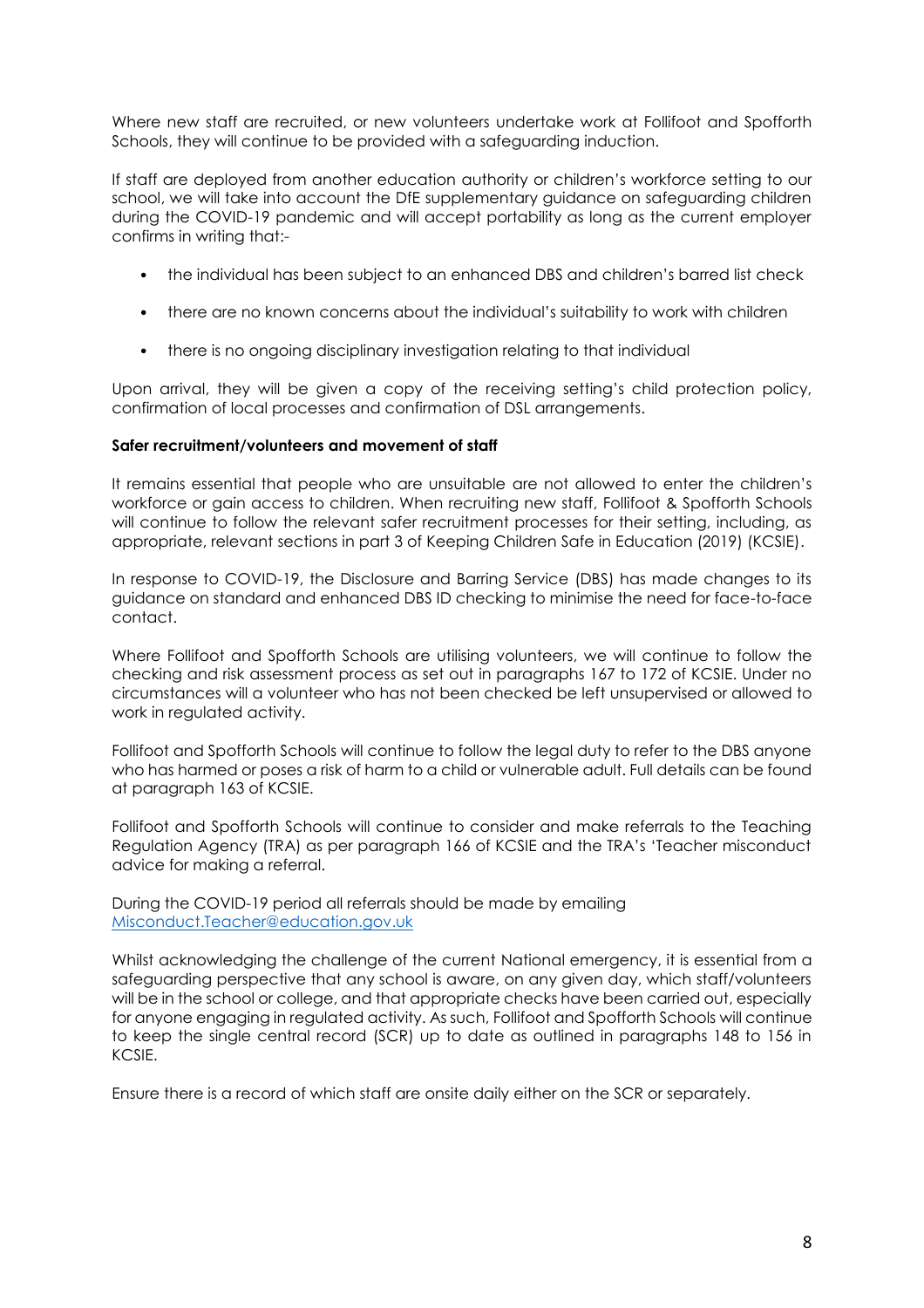# **Mental Health**

Follifoot and Spofforth Schools recognise that negative experiences and distressing life events, such as the current circumstances, can affect the mental health of our children and their parents. With children of critical workers and vulnerable children on site, and/or more children returning to school from 1 June onwards, school name will ensure appropriate support is in place for them.

Follifoot and Spofforth Schools understand that mental health issues can bring about changes in a child's behaviour or emotional state which can be displayed in a range of different ways, all of which could be an indication of an underlying problem. This can include for example being fearful or withdrawn; aggressive or oppositional; or excessive clinginess.

Support for pupils and students in the current circumstances will include existing provision in the school, although this may be delivered in different ways, (for example over the phone for those children still not attending provision) or from specialist staff or support services.

Follifoot and Spofforth Schools will ensure that teachers are aware of the impact the current circumstances can have on the mental health of those students/pupils (and their parents) who are continuing to work from home, including when setting expectations of children's' work.

### <span id="page-8-0"></span>**Online safety in schools and colleges**

Follifoot and Spofforth Schools will continue to provide a safe environment, including online. This includes the use of an online filtering system.

Where students are using computers in school, appropriate supervision will be in place.

# <span id="page-8-1"></span>**Children and online safety away from school and college**

It is important that all staff who interact with children, including online, continue to look out for signs a child may be at risk. Any such concerns should be dealt with as per the Child Protection Policy and where appropriate referrals should still be made to children's social care and as required, the police.

Online teaching should follow the same principles as set out in the school code of conduct.

Follifoot and Spofforth Schools will ensure any use of online learning tools and systems is in line with privacy and data protection/GDPR requirements.

Below are some things to consider when delivering virtual lessons, especially where webcams are involved:

- No 1:1s, groups only
- Staff and children must wear suitable clothing, as should anyone else in the household.
- Any computers used should be in appropriate areas, for example, not in bedrooms; and the background should be blurred.
- The live class should be recorded so that if any issues were to arise, the video can be reviewed.
- Live classes should be kept to a reasonable length of time, or the streaming may prevent the family 'getting on' with their day.
- Language must be professional and appropriate, including any family members in the background.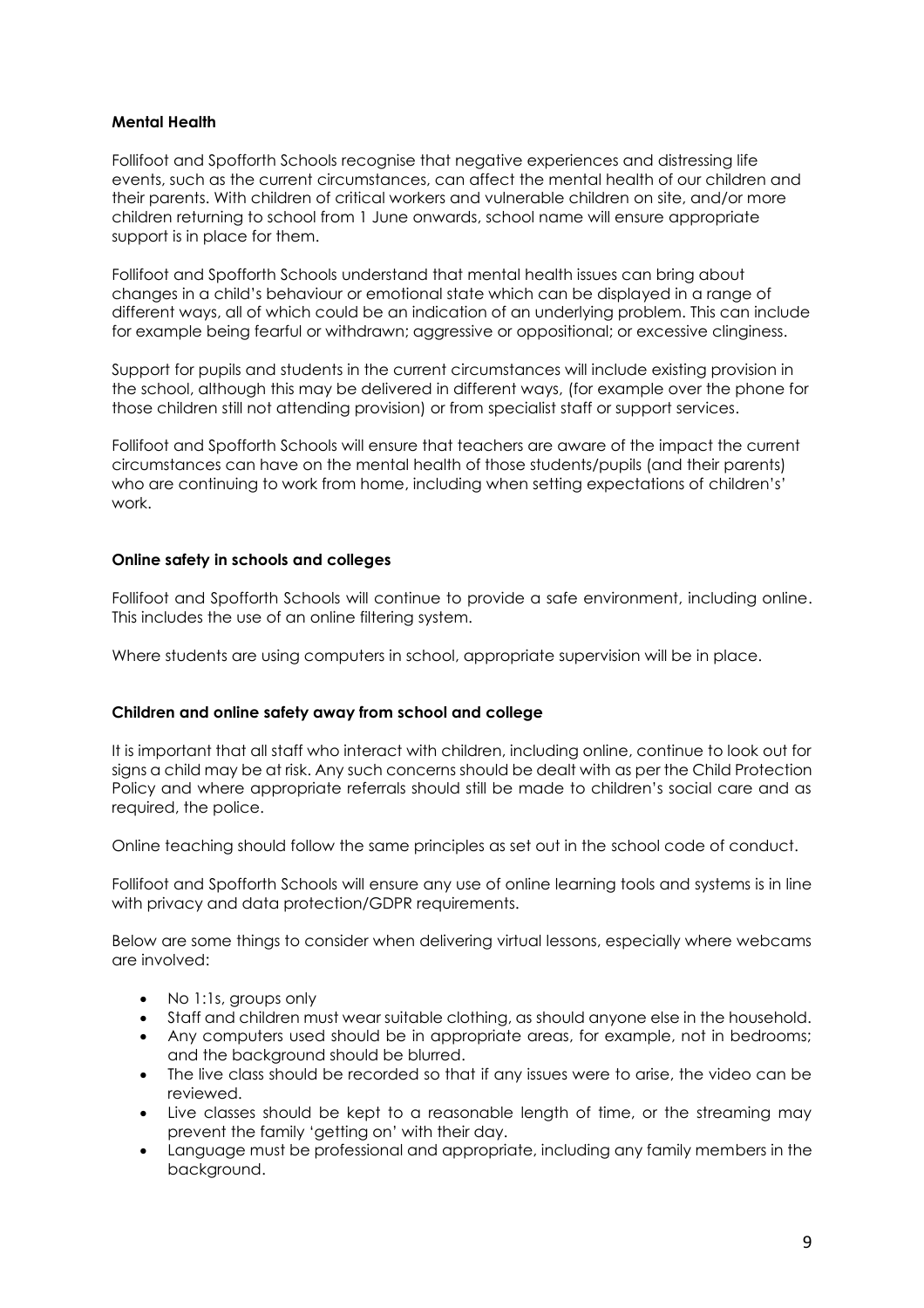- Staff must only use platforms specified by senior managers and approved by our IT network manager / provider to communicate with pupils
- Staff should record, the length, time, date and attendance of any sessions held.

## **Supporting children not in school**

Follifoot and Spofforth Schools is committed to ensuring the safety and wellbeing of all its Children and Young people.

Follifoot and Spofforth Schools will do what we reasonably can to keep all our children safe. Whilst more children return to school name others will continue to stay at home and, in many cases, will be continuing to engage with school name online.

Follifoot and Spofforth Schools staff who interact with children, including online, will continue to look out for signs a child may be at risk. Any such concerns will be dealt with as per this child protection policy and where appropriate referrals will continue to be made to children's social care and as required the police.

Where the DSL has identified a child to be on the edge of social care support, or who would normally receive pastoral-type support in school, they should ensure that a robust communication plan is in place for that child or young person.

Details of this plan must be recorded, as should a record of contact have made. All records will be made and kept on CPOMS

The communication plans can include; remote contact, phone contact, door-step visits. Other individualised contact methods should be considered and recorded.

Follifoot and Spofforth Schools and its DSL will work closely with all stakeholders to maximise the effectiveness of any communication plan.

This plan must be reviewed regularly (at least once a fortnight) and where concerns arise, the DSL will consider any referrals as appropriate.

The school will share safeguarding messages on its website, via newsletters and updates.

### <span id="page-9-0"></span>**Supporting children in school**

Follifoot and Spofforth Schools is committed to ensuring the safety and wellbeing of all its students.

Follifoot and Spofforth Schools will continue to be a safe space for all children to attend and flourish. The Headteacher will ensure that appropriate staff are on site and staff to pupil ratio numbers are appropriate, to maximise safety.

Follifoot and Spofforth Schools will refer to the Government guidance for education and childcare settings on how to implement social distancing and continue to follow the advice from Public Health England on handwashing and other measures to limit the risk of spread of COVID19.

Follifoot and Spofforth Schools will ensure that where we care for children of critical workers and vulnerable children on site, we ensure appropriate support is in place for them. This will be bespoke to each child and recorded.